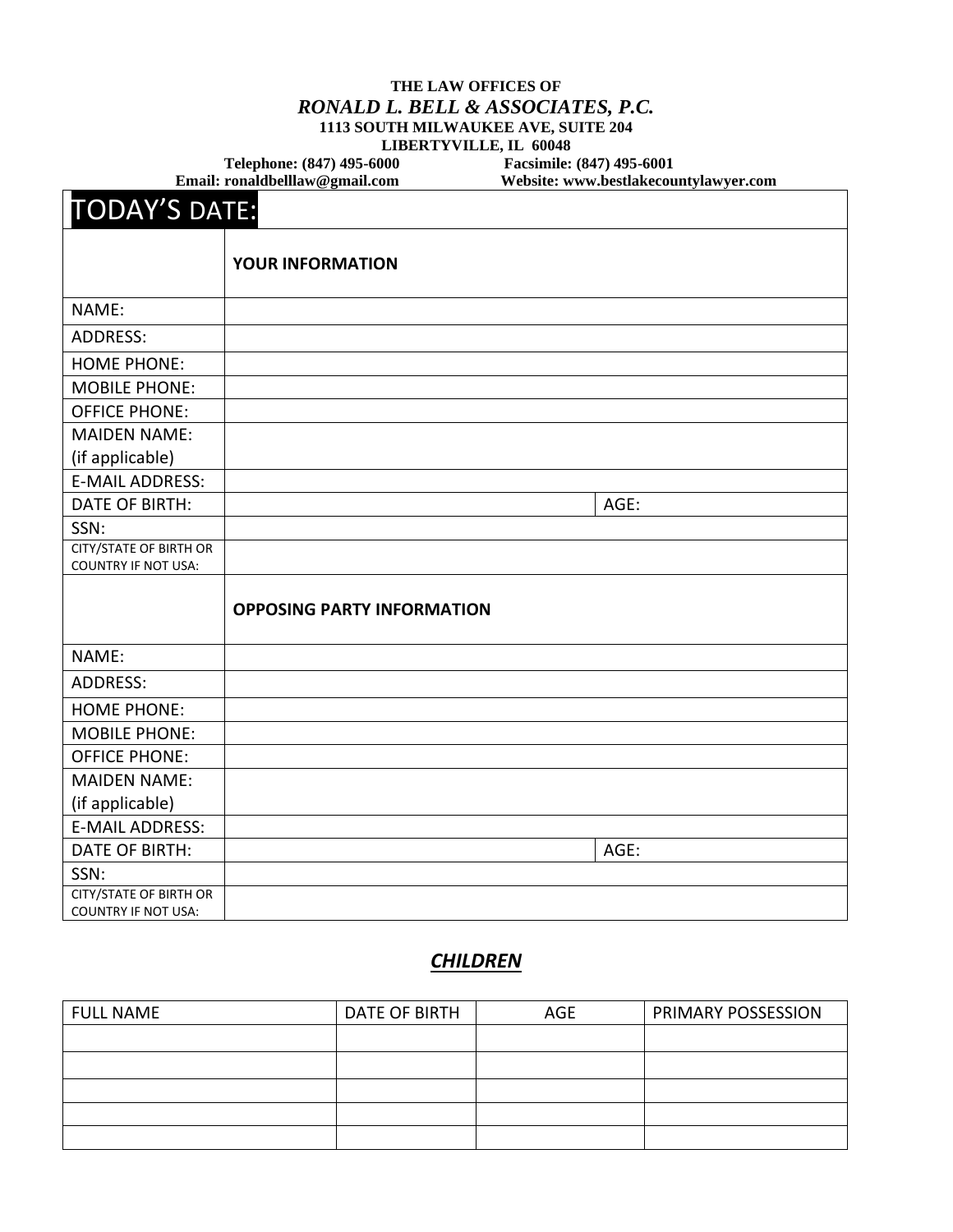#### *MARRIAGE INFORMATION*

| DATE OF MARRIAGE:                             |       |  |
|-----------------------------------------------|-------|--|
| LOCATION OF MARRIAGE: (CITY / COUNTY / STATE) |       |  |
| EXISTING COURT DATE & INFO:                   |       |  |
| DATE:                                         | TIME: |  |
| COURTHOUSE:                                   | ROOM: |  |
| OPPOSING PARTY ATTORNEY (IF KNOWN):           |       |  |

## *EMPLOYMENT INFORMATION*

|                             | YOUR EMPLOYMENT INFORMATION                  |
|-----------------------------|----------------------------------------------|
| POSITION:                   |                                              |
| <b>EMPLOYER'S NAME</b>      |                                              |
| ADDRESS:                    |                                              |
| PHONE:                      |                                              |
| <b>GROSS ANNUAL INCOME:</b> | \$                                           |
| 401K:                       | \$                                           |
| PENSION:                    | \$                                           |
| IRA:                        | \$                                           |
|                             |                                              |
|                             | <b>OPPOSING PARTY EMPLOYMENT INFORMATION</b> |
| POSITION:                   |                                              |
| <b>EMPLOYER'S NAME</b>      |                                              |
| ADDRESS:                    |                                              |
| PHONE:                      |                                              |
| <b>GROSS ANNUAL INCOME:</b> | \$                                           |
| 401K:                       | \$                                           |
| PENSION:                    | \$                                           |

# *REAL ESTATE*

| Do you own real estate?  |  |
|--------------------------|--|
| Address:                 |  |
| Current mortgage payoff: |  |
| Mortgage Company:        |  |

### *AUTOMOBILES*

|                | <b>YEAR</b> | <b>MAKE</b> | MODEL |
|----------------|-------------|-------------|-------|
| YOUR INFO      |             |             |       |
| SPOUSE/PARTNER |             |             |       |